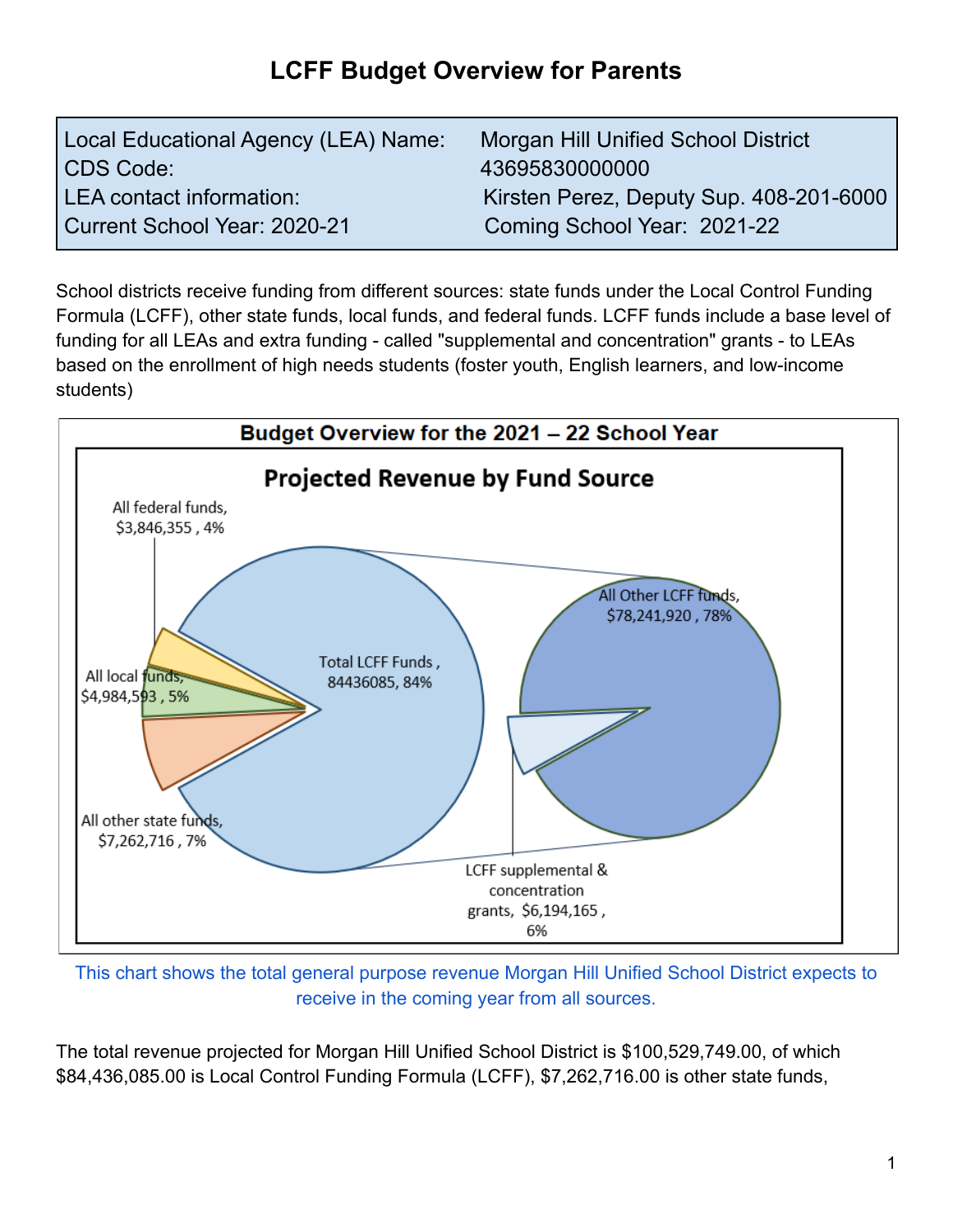\$4,984,593.00 is local funds, and \$3,846,355.00 is federal funds. Of the \$84,436,085.00 in LCFF Funds, \$6,194,165.00 is generated based on the enrollment of high needs students (foster youth, English learner, and low-income students).

## *LCFF Budget Overview for Parents*

The LCFF gives school districts more flexibility in deciding how to use state funds. In exchange, school districts must work with parents, educators, students, and the community to develop a Local Control and Accountability Plan (LCAP) that shows how they will use these funds to serve students.



This chart provides a quick summary of how much Morgan Hill Unified School District plans to spend for 2021 – 22. It shows how much of the total is tied to planned actions and services in the LCAP.

Morgan Hill Unified School District plans to spend \$105,663,255.00 for the 2021 – 22 school year. Of that amount, \$14,055,395.00 is tied to actions/services in the LCAP and \$91,607,860.00 is not included in the LCAP. The budgeted expenditures that are not included in the LCAP will be used for the following:

The 2021-22 LCAP does not contain routine actions and services necessary to the operation and maintenance of facilities including salaries and benefits for general program support and teaching staff. Instead, the LCAP focuses on the educational program including priority areas revealed by our needs assessment and stakeholder engagement.

## **Increased or Improved Services for High Needs Students in in the LCAP for the 2021 –22 School Year**

In 2021 – 22, Morgan Hill Unified School District is projecting it will receive \$6,194,165.00 based on the enrollment of foster youth, English learner, and low-income students. Morgan Hill Unified School District must describe how it intends to increase or improve services for high needs students in the